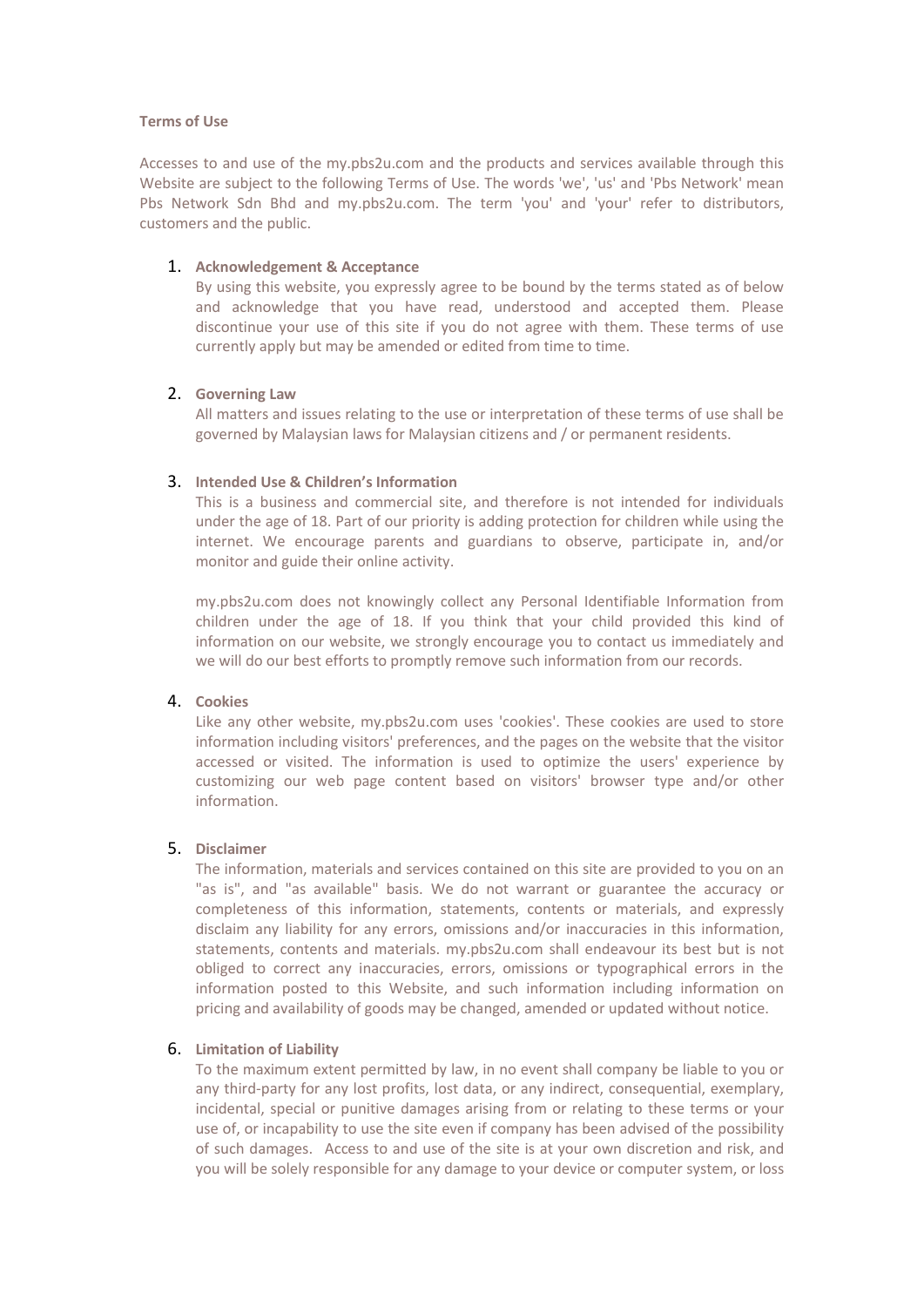of data resulting therefrom.

To the maximum extent permitted by law, notwithstanding anything to the contrary contained herein, our liability to you for any damages arising from or related to this agreement, will at all times be limited to a maximum of Ringgit Malaysia fifty (RM50) only. The existence of more than one claim will not enlarge this limit. You agree that our suppliers will have no liability of any kind arising from or relating to this agreement

In the event that any provision(s) contained in these Terms of Use is held to be invalid or unenforceable for any reason, such invalidity or unenforceability shall not affect the remainder of the terms which shall be construed and enforced as if the invalid or unenforceable term(s) or provision(s) had never existed. Pbs Network's failure to insist upon or enforce strict performance of any term(s) or provision(s) contained herein shall not be construed as a waiver of any terms, provision or right.

# 7. **Intellectual Property**

Unless otherwise indicated, all Website design, text and graphics is Copyright of Pbs Network.

All Rights reserved. Except as stated herein, none of the material may be copied, downloaded, displayed, posted, transferred or duplicated in whole or part in any form or by any means for any purposes unless such use is permitted by Pbs Network.

#### **Trademarks**

All trade names, domain names, brand names, trade symbols, logos, slogans, trademarks or services marks consisting of the name Pbs Network and whether followed with an asterisk (\*) or TM are trademarks or proprietary interests of Pbs Network Sdn Bhd. This includes other trade names, product names, brand names, trade symbols, logos, slogans, trademarks, service marks, or company names that are indicated on this Website are of Pbs Network Sdn Bhd as well.

# 8. **Links**

The site may contain links to third-party websites and services, and/or display advertisements for third-parties. Such Third-Party Links & Ads are not under the control of Company, and Company is not responsible for any Third-Party Links & Ads. Company provides access to these Third-Party Links & Ads only as a convenience to you, and does not review, approve, monitor, endorse, warrant, or make any representations with respect to Third-Party Links & Ads. You use all Third-Party Links & Ads at your own risk, and should apply a suitable level of caution and discretion in doing so. When you click on any of the Third-Party Links & Ads, the applicable third party's terms and policies apply, including the third party's privacy and data gathering practices.

### 9. **Dispute Resolution**

Any dispute arising in connection with these Terms of Use or in connection with the use of the website which cannot be resolved by good faith negotiations shall be referred to mediation or to arbitration.

## 10. **No Unlawful or Prohibited Use**

As condition of your use of this Web Site, you will comply with all applicable laws, statutes, ordinance and regulations regarding your use of our service and any related activities. In addition, you warrant that you will not use this Web Site for any purposes